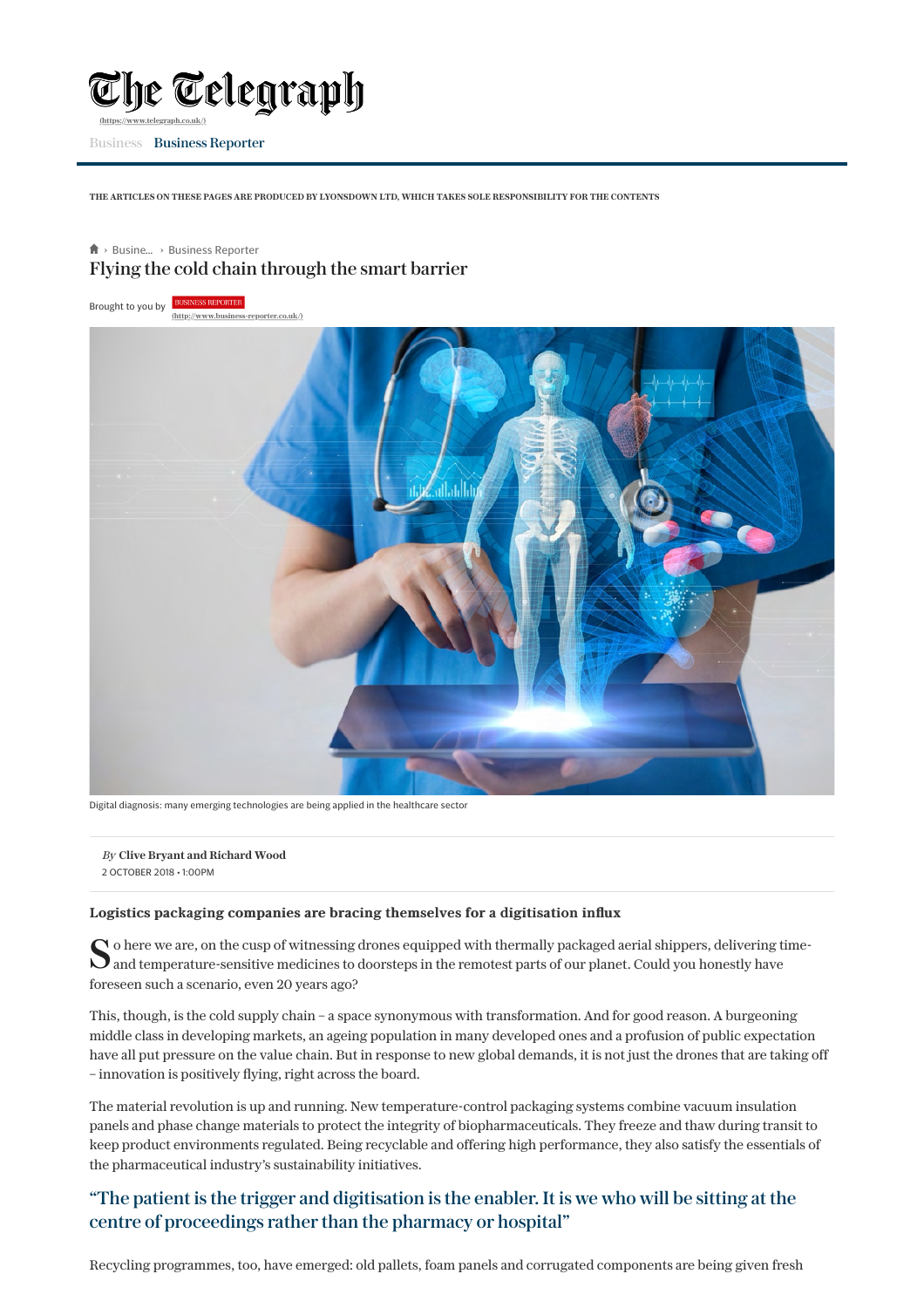purpose in life as coat hangers and garden furniture.

While innovation may have kindled interest in alternative materials, it is also eliciting the application of emerging technologies. Intelligence portal Statista expects the internet of things market in healthcare and life sciences alone to increase from \$520bn (£396bn) in 2014 to \$1.33trn (£1.01trn) in 2020, attaining a compound annual growth rate of 17pc.

The Council of Supply Chain Logistics report also spells it out loud and clear. The word on everybody's lips? Transparency – across a new super-connected supply chain that can handle distance and complexity.

In healthcare terms, the patient is the trigger and digitisation is the enabler. It is we who will be sitting at the centre of proceedings rather than the pharmacy or hospital, receiving diagnoses and treatments at home.



Just what the doctor ordered: drones are already delivering time- and temperature-sensitive medicines to the remotest parts of the planet

This all sounds rather cosy. But patient-centricity will create complexity in the supply chain, stimulating a hike in decentralised manufacture and distribution activities. Expect packaging and network designs to become more specialised too, as they are fashioned for specific drugs.

The upshot? Rigorous regulatory barriers will need recalibrating. New ways to ascertain product quality, safety and data security will have to be implemented. Structures and strategies will need rethinking.

Cold chain packaging and logistics companies have already recognised visibility and traceability as top priorities. A generation of temperature-monitoring products and practices have emerged: smart boxes and smart sensors can map anything from variations in shipment temperatures, humidity, air pressure, light and shocks.

# According to the World Health Organisation, around one million deaths each year are " attributed to counterfeit and falsified drugs in the supply chain "

Subsequent data can be made available to authorised parties via information dashboards. Powered by cloud solutions, this brings enhanced transparency, accuracy and responsiveness to the whole delivery cycle.

The level of assurance and protection afforded to consumers, however, faces some perpetual challenges. According to the World Health Organisation, around one million deaths each year are attributed to counterfeit and falsified drugs in the supply chain.

Serialisation – the practice of assigning unique, traceable numbers to individual saleable units – is leading the charge against counterfeiting, as well as diversion and theft. Progressive track-and-trace systems offer consumers a lifeline, sometimes quite literally.

By 2023, the Food and Drug Association in the US expects manufacturers to have implemented electronic systems capable of tracing all prescription drug packages through the entire distribution channel. Advances in cryptography, where combinations of private and public keys protect data, are also building a robust security layer.

Then there is the rise of blockchain technology. First shown the light of day by bitcoin, this open ledger stores blocks of